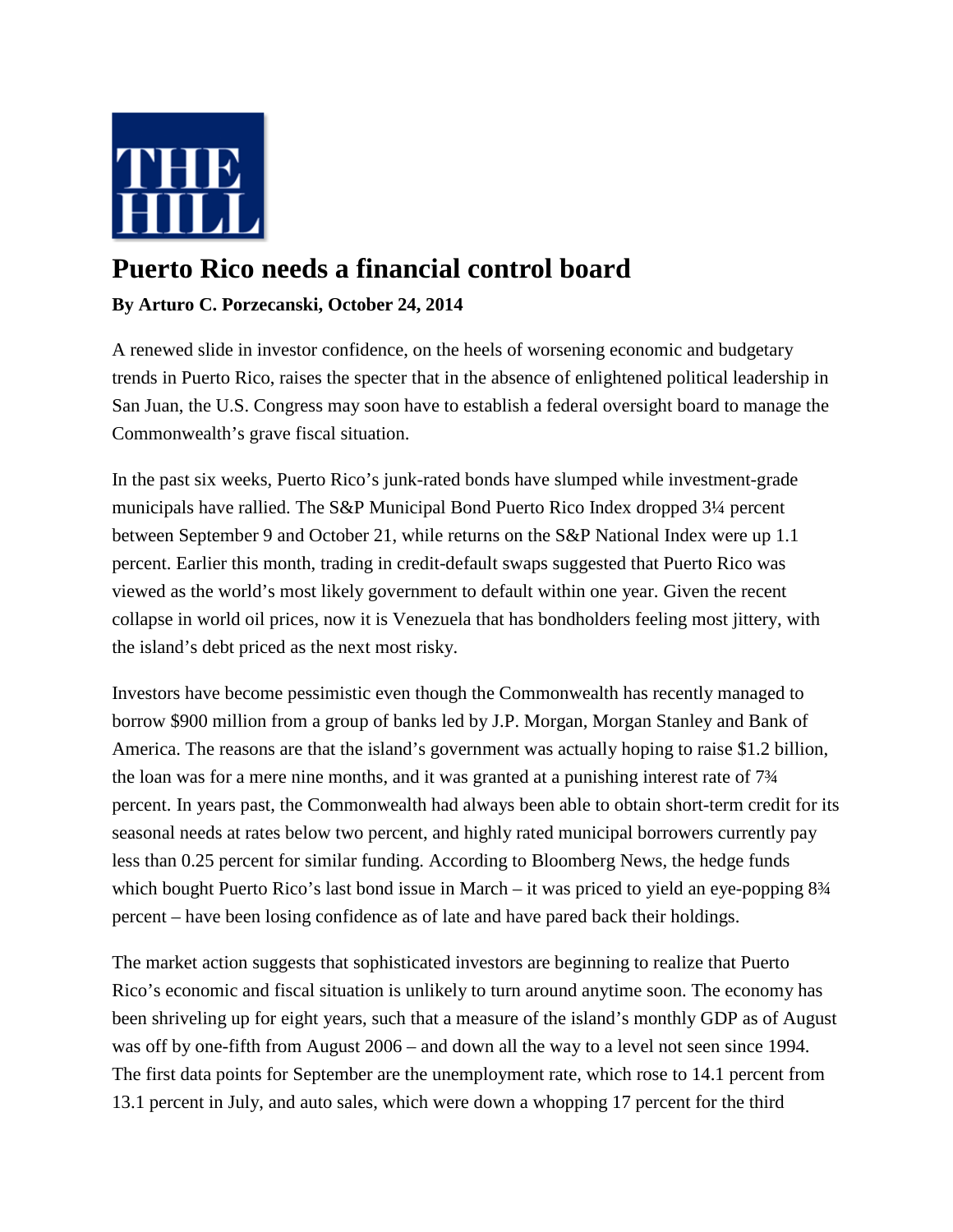quarter versus the prior year. The underlying reason is a steady exodus of population and jobs: total employment in 2014 through September stood 21½ percent below the 2006 average. The exodus has led to an erosion of the tax base and to political pressure to salvage government jobs and help vulnerable populations.

Indeed, the fundamentals of Puerto Rico resemble those of New York City in the mid-1970s and of other municipalities on which a Financial Control Board has been imposed. NYC lost a chunk of its middle class and 16 percent of its jobs between 1969 and 1977. It was also saddled with too much debt – Puerto Rico's tax-supported debt amounts to nearly \$12,000 per inhabitant, twelve times the median of state debt per capita in the continental United States – and NYC's access to financing came to an end when the leading banks resisted underwriting any more bonds.

Behind every fiscal crisis there is a shortfall of political skill and forceful leadership, and Governor Alejandro García Padilla is looking increasingly inept. His plan to balance the budget by tinkering with revenue measures and curbing employee compensation, while avoiding layoffs and the restructuring with intent to privatize inefficient state-owned companies, is insufficiently aggressive. Three months into the new fiscal year, the plan is already falling short. On the funding side, meantime, the strategy is to pledge ever-greater portions of earmarked taxes to back new indebtedness, despite undermining the obligations that are not similarly supported.And then there is García Padilla's economic team, recently reshuffled but not improved. Treasury Secretary Melba Acosta has displayed poor judgment, most notoriously by disavowing a tax refund that was to be paid to Doral Financial, one of the island's largest lenders. Recently, the matter went to court and the ruling was in favor of Doral. Acosta's reaction? "We have no budgetary allocation to pay for that gift."

Governor García Padilla has since nominated her to become head of the Government Development Bank. Her successor at the Treasury's helm is Juan Zaragoza, who has been serving as a top, paid advisor to Ms. Acosta. Apparently, he has remained all along the managing partner of a prominent accounting firm that has represented many clients in tax matters. Now he must defend himself against a formal complaint filed by opposition senators, who accuse him of having failed to avoid conflicts of interest.

Given the current morass, it is hard to recall the happy decades during which Puerto Rico was the belle of the municipal bond market. As a territory, it was able to run deficits and fund them by selling almost as many bonds as New York and California did – because its debt pays tax-exempt interest in all 50 states, a favorable trait that was used and abused. The time is rapidly approaching when the U.S. Congress may well have to take matters in its own hands and,